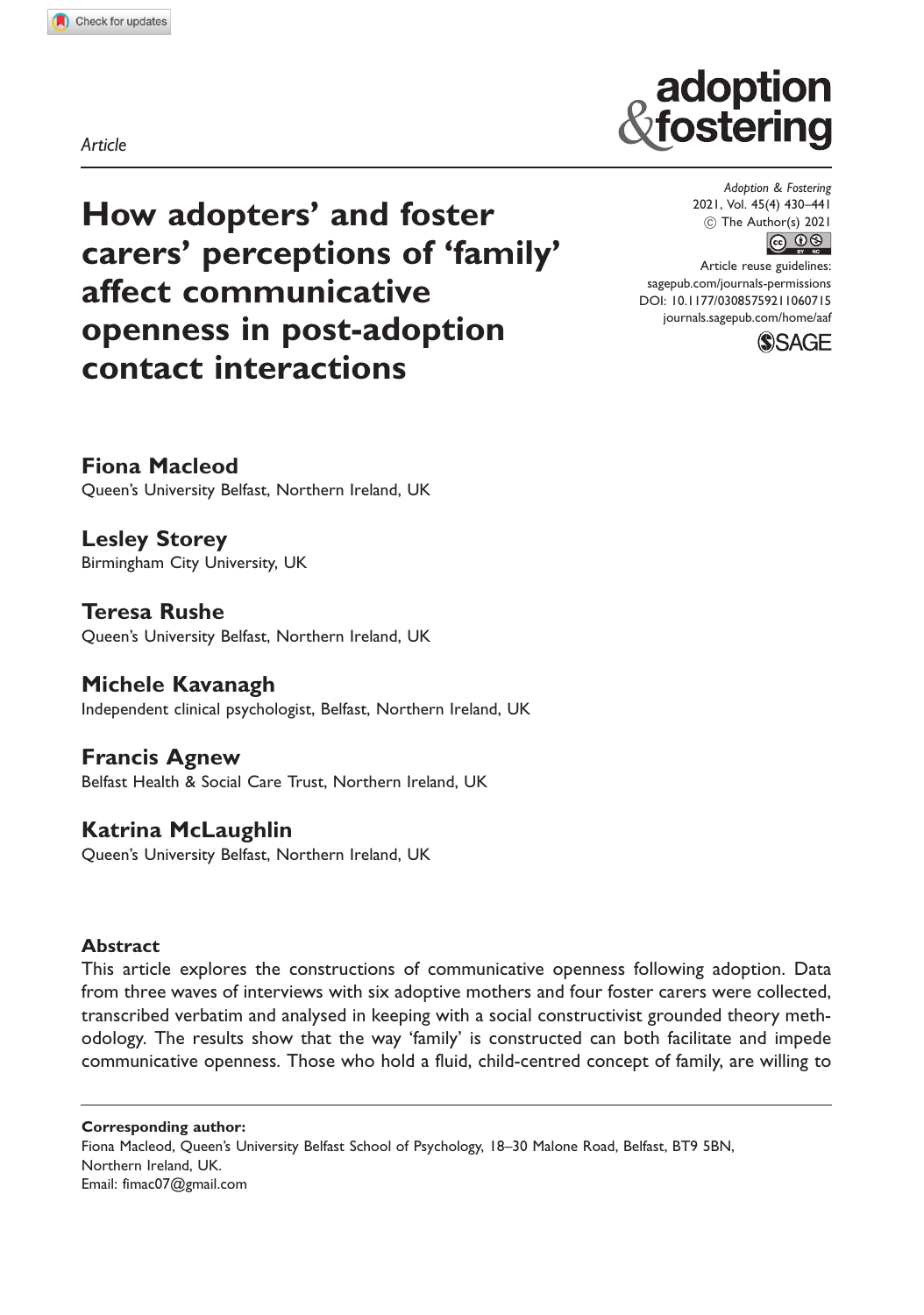construct it as different and can accept the ebb and flow of family membership intuitively and view such openness as a natural part of caring for children. Those with a more traditional, nuclear construction of family may associate adoption with fear, a sense of biological related competition and the need to control the controllable, all of which act as barriers to communicative openness. The study demonstrates that communicative openness is person and context sensitive and emphasises the need to think creatively and flexibly about the very nature of family.

#### Keywords

Communicative openness, construction of family, adoption, adoptive parents, foster carers, parenting

#### Introduction

Post-adoption birth family contact is now common practice (Neil, et al., 2011; McSherry, Fargas Malet and Weatherall, 2013; Siegel and Smith, 2012). For Brodzinsky (2005) it represents a form of structural openness based on the 'type, frequency, duration and type of birth relative' involved. Such contact has been encouraged by growing evidence that staying in touch with her or his birth family supports the developmental needs of the adopted child (Neil and Howe, 2004), the formation of a 'healthy identity' (Triseliotis, 1973) and the construction of a 'new kinship network' where the child is at the centre surrounded by both the adoptive and birth family (Grotevant, 2009).

However, Brodzinsky (2005: 149) has argued that it is 'communicative' rather than structural openness that is critical for 'healthy psychological adjustment' in adopted children. This is a complex construct that has been defined as 'the attitude and behaviours of adoptive parents regarding talking and thinking about adoption' which 'reflects general beliefs, attitudes, expectations, emotions and behavioural inclinations relating to adoption' (Brodzinsky, 2005: 149). Neil (2007) suggests that communicative openness encompasses five key elements: (1) communication with the adopted child about adoption; (2) comfort with, and promotion of, a dual connection; (3) empathy for the adopted child; (4) attitudes towards communication with the birth family; and (5) empathy for the birth family.

Several researchers have argued that it is beneficial to the whole adoptive triad – adopted child, adopted parent and birth relatives (Baran and Pannor, 1993; Berge, et al., 2006; Chapman, et al., 1986; Wrobel, et al., 1996; Wrobel, et al., 1998). For example, the Institute for Research and Innovation in Social Services (IRISS, 2015) and The Care Inquiry (2013) both comment on the importance of positive relational approaches for adoptive children, with references to a 'golden-threaded relationship' that 'places at its heart, the quality and continuity of relationships, and that promotes and enhances the ability of those who are important to children – caregivers and others – to provide the care and support they need' (The Care Inquiry, 2013: 8). But while contact can offer an opportunity for strengthening this 'golden thread', it can also pose a challenge to the adoptive triad and supporting systems (Neil, 2002; Smith and Logan, 2004).

It is unclear how many adoptive families maintain birth family contact arrangements across the adoptive life cycle; estimates range from 7% (Thoburn, 2004) to over 75% (Lowe, et al., 1999; McSherry, et al., 2008). In addition, little is known about what these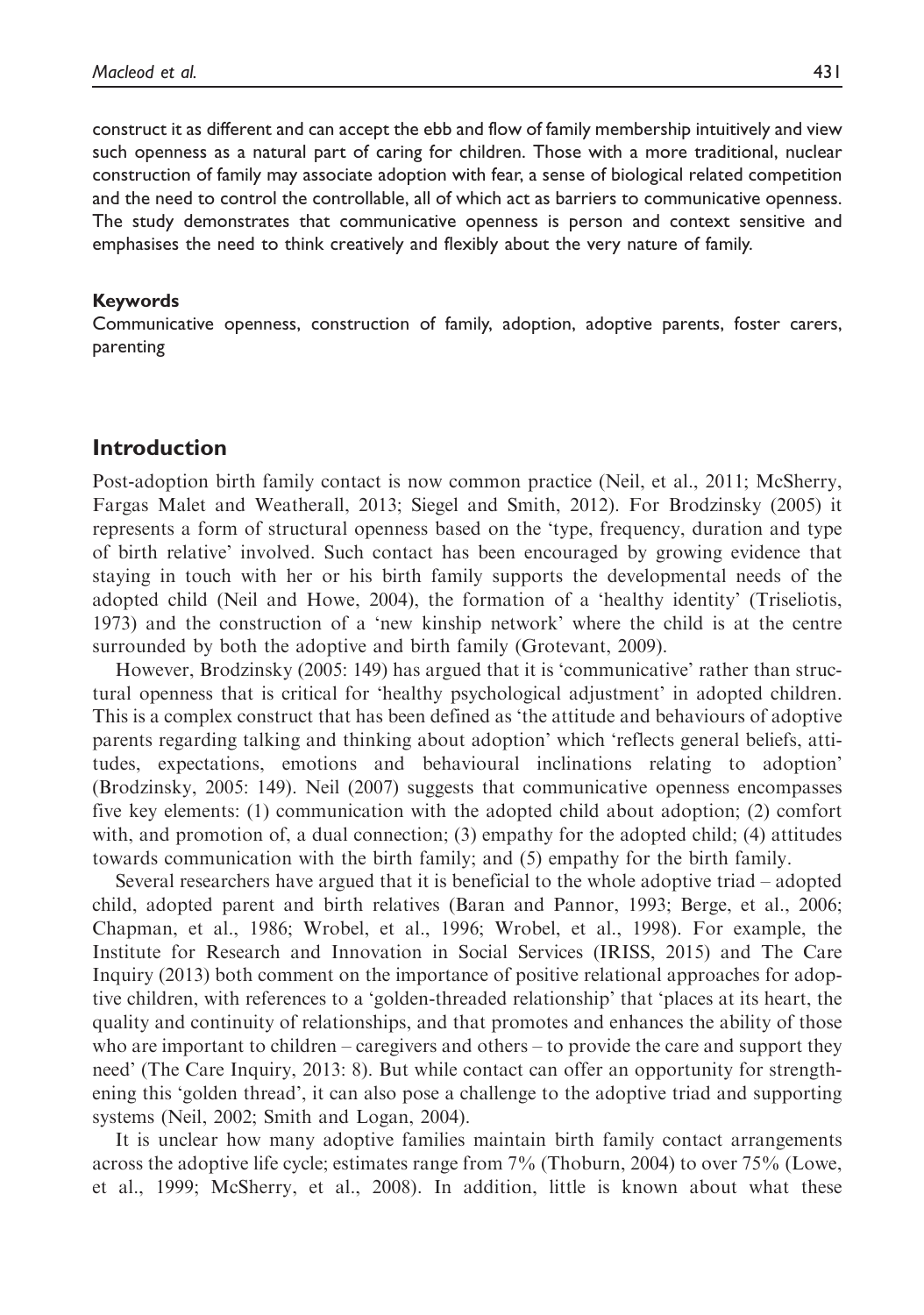arrangements look like or what impact different ones have on children's developmental outcomes. MacDonald (2017a) found that adoptive parents viewed contact as a 'perceived potential threat' and worried that it would undermine the 'validity and legitimacy' of their identity as permanent parents in the child's eye, and that many adoptive parents assume that contact arrangements are non-negotiable. Yet despite this, a significant number of adopters remain committed to post-adoption contact as part of their desire to promote the lifelong well-being of their adopted child. It has been suggested that meaningful and satisfying contact is facilitated through the communicative openness of adoptive parents (Neil, 2009) and in doing so 'openness breeds openness' (Hawkins, et al., 2007: 134).

Currently, there is no real understanding of the mechanisms and interactional processes that support adoptive parents in their willingness to pursue post-adoption contact with birth families (MacDonald, 2017b). So, given its importance, whether structural or communicative, research that clarifies what helps everybody in the adoption process with regard to birth family contact is useful. This study seeks to address this question by investigating how the concept of communicative openness is played out and how meanings evolve among those experiencing post-adoption contacts.

#### Methodology

The study adopted a social constructionist grounded theory methodological approach (Charmaz, 2006; Strauss and Corbin, 1990) with the aim of developing an explanatory theory of what 'communicative openness' means to those involved in post-adoption contact interactions.

#### **Participants**

Our starting point was the adoptive parents as they facilitate and shape both birth family contact post-adoption and the child's connection to two families. Six adoptive mothers took part.

#### Data collection and analysis

To extend the conceptual understanding of communicative openness, three waves of data collection were completed. In keeping with a social constructivist grounded theory position, initial, focused, axial and theoretical coding formed the analysis.

Initial interviews were conducted individually with the six adoptive mothers. These focused on contact as a gateway to the more abstract concept of communicative openness. Codes relating to such openness, identified in the first wave, were then further explored with data from the initial interviews informing the collection of information from four of the participants. The interviews were then analysed in tandem on an individual basis in keeping with the constant comparison method of grounded theory. As all the adoptive mothers demonstrated high levels of communicative openness with regard to foster carers, it was decided to extend the study by further interviews with four female foster carers.

The initial, focused and axial coding procedures of grounded theory were applied to the information gathered and eight significant categories emerged. Four of them supported communicative openness: construction of family; foster carers as valuable and nonthreatening; siblings as a potentially meaningful connection; and emotional bridge between past, present and future. Four acted as a barrier: fear; competition; need to control the controllable; and internal conflict. Construction of family was identified as an overarching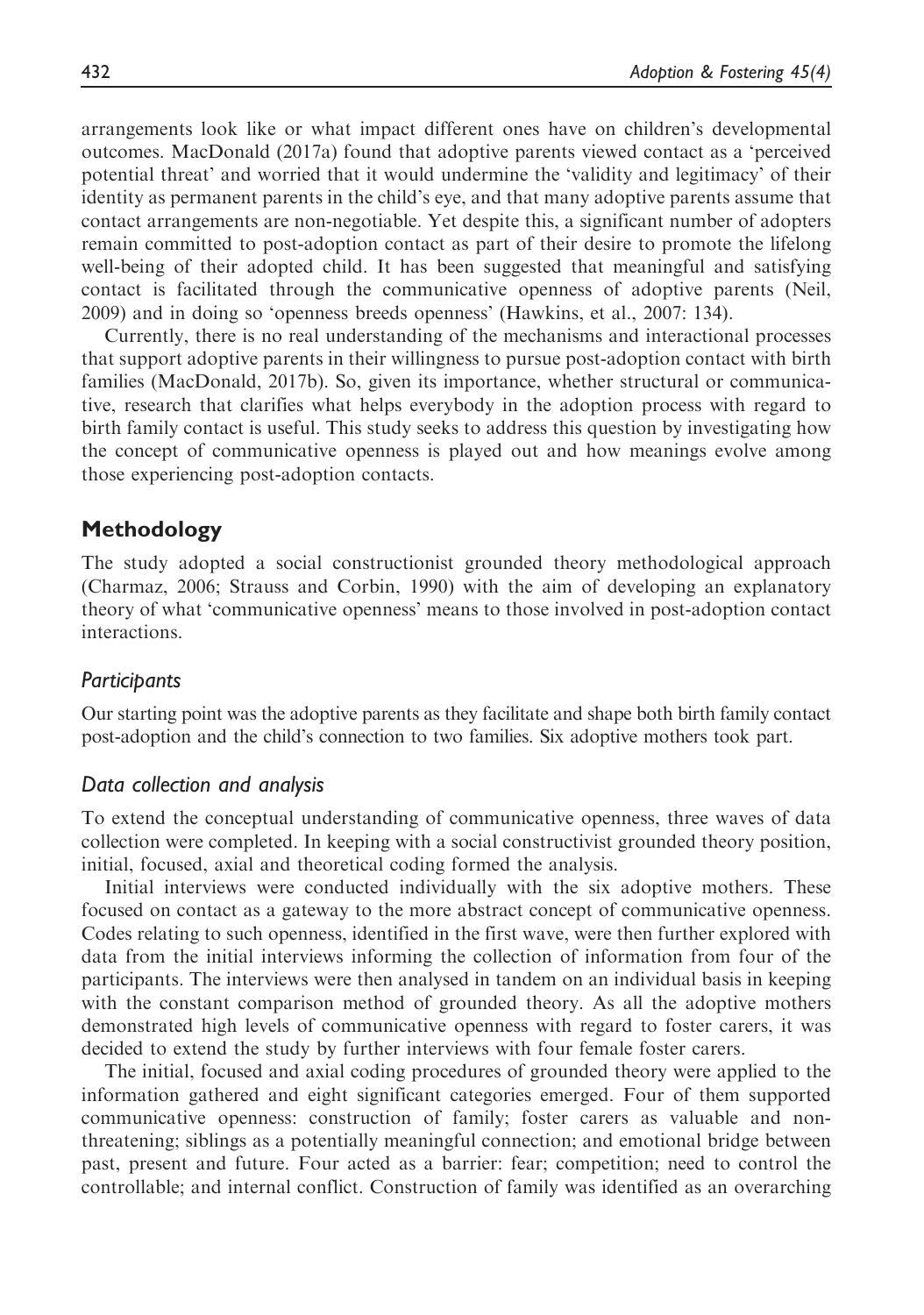factor influencing engagement in communicative openness as it underpinned and helped to explain the presence of the remaining seven categories.

## Results

## How family is constructed influences communicative openness

This overarching category captures the way in which 'family' is perceived and the extent to which it is predisposed to communicative openness. It thus contextualises the remaining seven categories. Two contrasting perceptions are significant for determining what happens.

Nuclear family. For those such as Emma who 'come into adoption because of infertility', the socially constructed conceptualisation of family based on biological connectedness is challenged. Adoptive parents have to navigate an unfamiliar way 'to do family' without a clear frame of reference and which incorporates 'others', such as birth family and/or foster family. The child remains emotionally connected and genetically linked to another family and may identify as 'the girl (or boy) with three mummies' (Becca, adoptive mother). Adoption and engaging in communicative openness therefore challenge the defining features of the nuclear family. As a result, adopters may reluctantly accept that the child will have two mothers because 'that's part of the deal' (Anna, adoptive mother) but resist incorporating additional relatives, such as birth grandparents into the construction of family. As Anna comments: 'I think it's fair enough that Sarah [birth mum] has contact but it's not for her mother to have contact. That's not been mandated by anybody.'

This study found that adoptive parents act in ways to 'manage' birth family which, in turn, impedes their communicative openness. However, an openness to incorporating foster carers into the nuclear family was far more common: '... they're [foster carers and foster family] kind of like an extended group of aunties and uncles' (Cathy, adoptive mother).

Child-centred family. The foster carers interviewed showed a much more fluid and child-centred conceptualisation of family, as well as an openness to blended families and a life-long commitment to their foster children. There was an intuitive and welcoming incorporation of genetically unrelated members: 'My brother and sister-in-law and my other brother all buy my [foster] children presents at Christmas ... They've all [fostered children] become part of that family' (Gloria, foster carer).

One adoptive mother (Florence) differed from the others and mirrored the foster carers by holding a fluid and child-centred construction of family. Adoption was considered as an equal to having a biological child:

... it's always been something that we said we would do down the line, fostering or adopting ... we were sort of going down the route of having our own kids first and then maybe think about that [fostering and adoption] later, but it just happened at the right time with Maya, so we just went ahead with it.

Her construction of family and ability to engage in communicative openness was shaped by her early life and family experiences: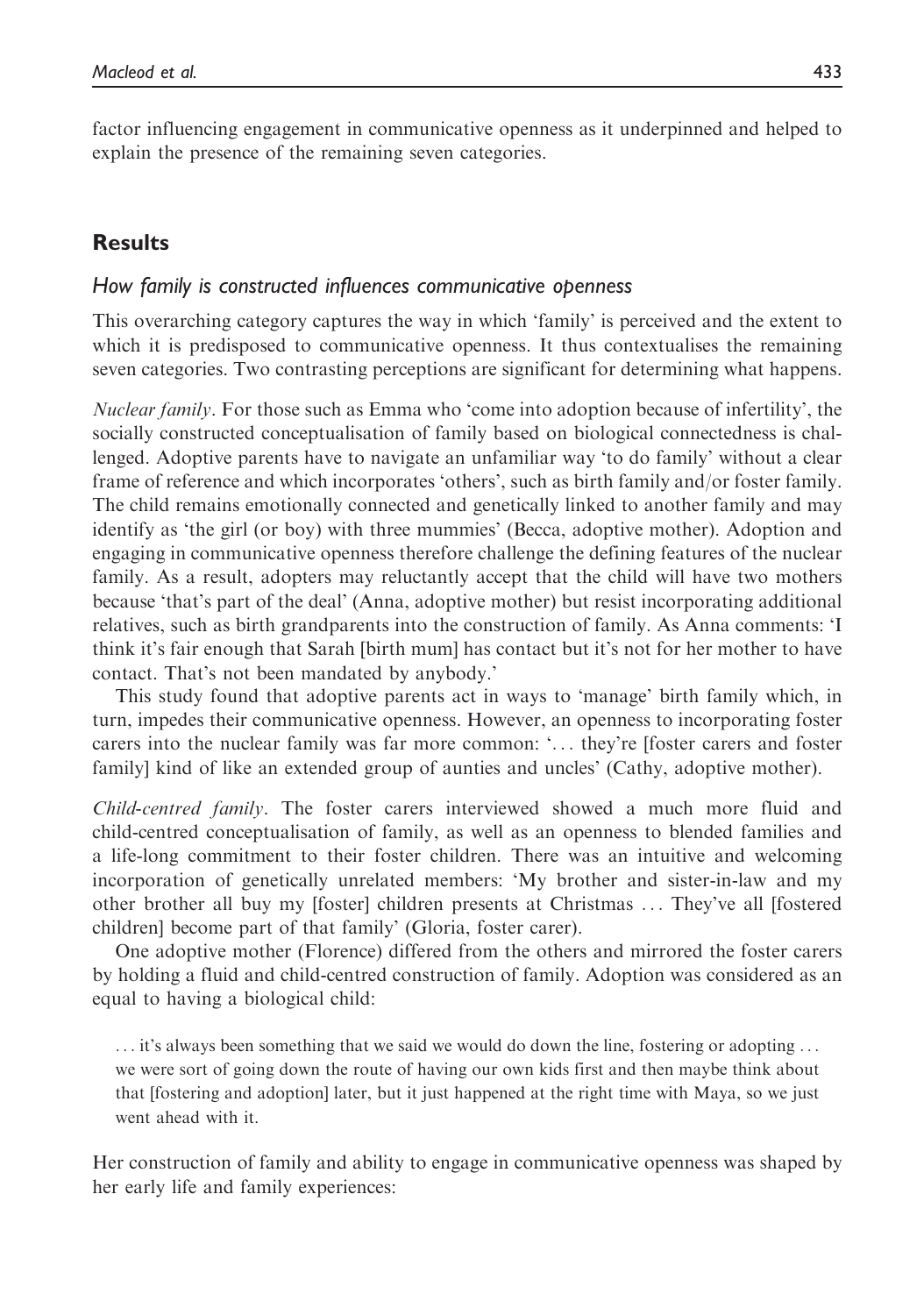My wee brother is adopted ... he has contact with his birth dad so it's kinda just been, not normal, but something we've always dealt with, so [birth family] is not something that's ever caused an issue or anything.

Consequently, birth family and contact were not viewed as obstacles to family life.

Within these two perceptions of family life seven factors supported and impeded communicative openness.

## Factors that support communicative openness

Foster carers as valuable and non-threatening. The interviews revealed that adoptive parents are not against communicative openness per se or anti-contact; they clearly integrate foster carers into their family life and do not feel threatened by them. Foster carers offer adoptive parents what they perceive as a safe form of communicative openness. The adopters therefore act in ways to maintain their child's relationship with their foster carer. In the words of Cathy (adoptive mother):

We keep in touch and a couple times a year she [foster carer] comes up to us or we go down to her ... and it was lovely for us that we knew these people [foster family], so we could interact in the conversations [with the children] about these people ... It's working for us.

Like Emma, quoted below, adoptive parents also intuitively empathise with the importance that their children place on foster carers:

We would have kept the contact much more frequently in the beginning because it was important for Lydia because she was grieving the loss and she couldn't understand why she was removed from that family.

When considering Neil's (2007) five key elements of communicative openness, these findings suggest that adoptive parents apply it specifically to foster carers. They intuitively communicate with their child about their foster carer and family, promote with comfort their child's dual connection to the foster family, empathise with their adopted child, are open to communicating with the foster family and empathise with them.

Siblings as a potentially meaningful connection. This category highlights that the majority of adoptive parents were also open to facilitating their child's relationship with siblings.

To quote Anna again:

... to me in some way that [relationship with sibling] could be of more value in the long run than, you know, contact with the birth mother you know. Because they will have that shared experience [of being adopted].

It was also explained that comfort with this relationship evolves over time: 'I feel like we have a relationship now and I feel it's like seeing old friends' (Emma). However, for one adoptive parent (Cathy), mistrust towards birth siblings impeded her ability to engage in communicative openness: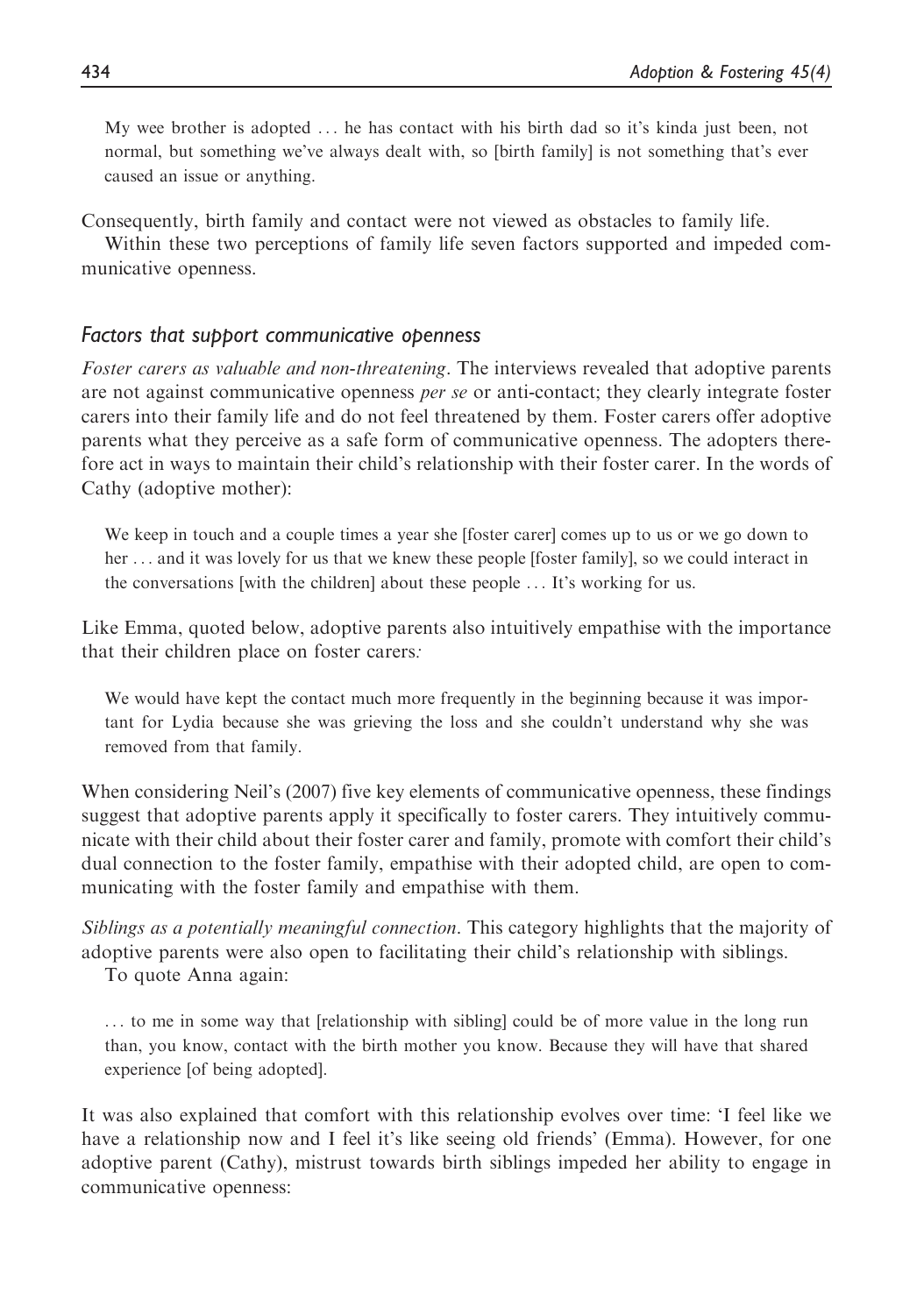... One of the contacts we went to ... we discovered the [birth siblings] had mobile phones which they shouldn't have had, and they were taking lots of photographs and showing photographs to mummy [birth mother] and posting them everywhere and they turned up on social media ... so we can't trust them.

As a result of this mistrust, contact became more formal:

We go somewhere where we can sit round the table. So that the kids aren't all off running and playing ... because we are very, not very, but conscious of keeping them safe.

Emotional bridge between past, present and future. This category highlights the important role foster carers play in supporting the adoptive triad comprising birth parents, adoptive parents and adopted child. The foster carers held positive attitudes towards communicating with both adoptive and birth parents, as illustrated in Gayle's comment:

When I'm sitting having a coffee with her [adoptive mother] I'm boosting her up because I feel somebody needed to do it to me [when I was caring for the child] and there was nobody.

... and I feel she needs to be told that she's doing a good job because it's so difficult.

Foster carer Islay's extract shows the initiative taken to reach out sensitively and open a line of communication with birth parents in what is potentially a difficult situation:

The first day I go to contact I always have a book ... and I would sort of write 'Hi, my name is Islay. I'm Fred Blogs's new carer ... If there's anything you want to ask me about Fred just write it in the book and I'll reply ...

In addition to providing practical and emotional support to birth and adoptive parents, foster carers often play an important role in a child's future. In recognition that children may not have memories of their early life but will have questions later on, they routinely document a child's life while in their care which can inform a later narrative.

In Islay's words:

I would always, when a baby is moving on, I would always write up in a book just sort of Fred Blogs arrived to me, was born on 26th April and arrived to me on the 28th ...

Additionally, foster carers instinctively promote and facilitate present-day and future communicative openness. As Gloria commented, 'I'd like to think if he [child] wanted to talk to me, I'd be on the end of the phone.'

## Factors that act as a barrier to communicative openness

Fear. Fear was identified as a major barrier to communicative openness. The fragility of family life was not only felt by adoptive mothers but also social workers. In the words of adoptive mother Debbie: '... contact for me was quite stark [in the beginning] because they [social workers] were quite worried that they [birth parents] would have tried to take her again.'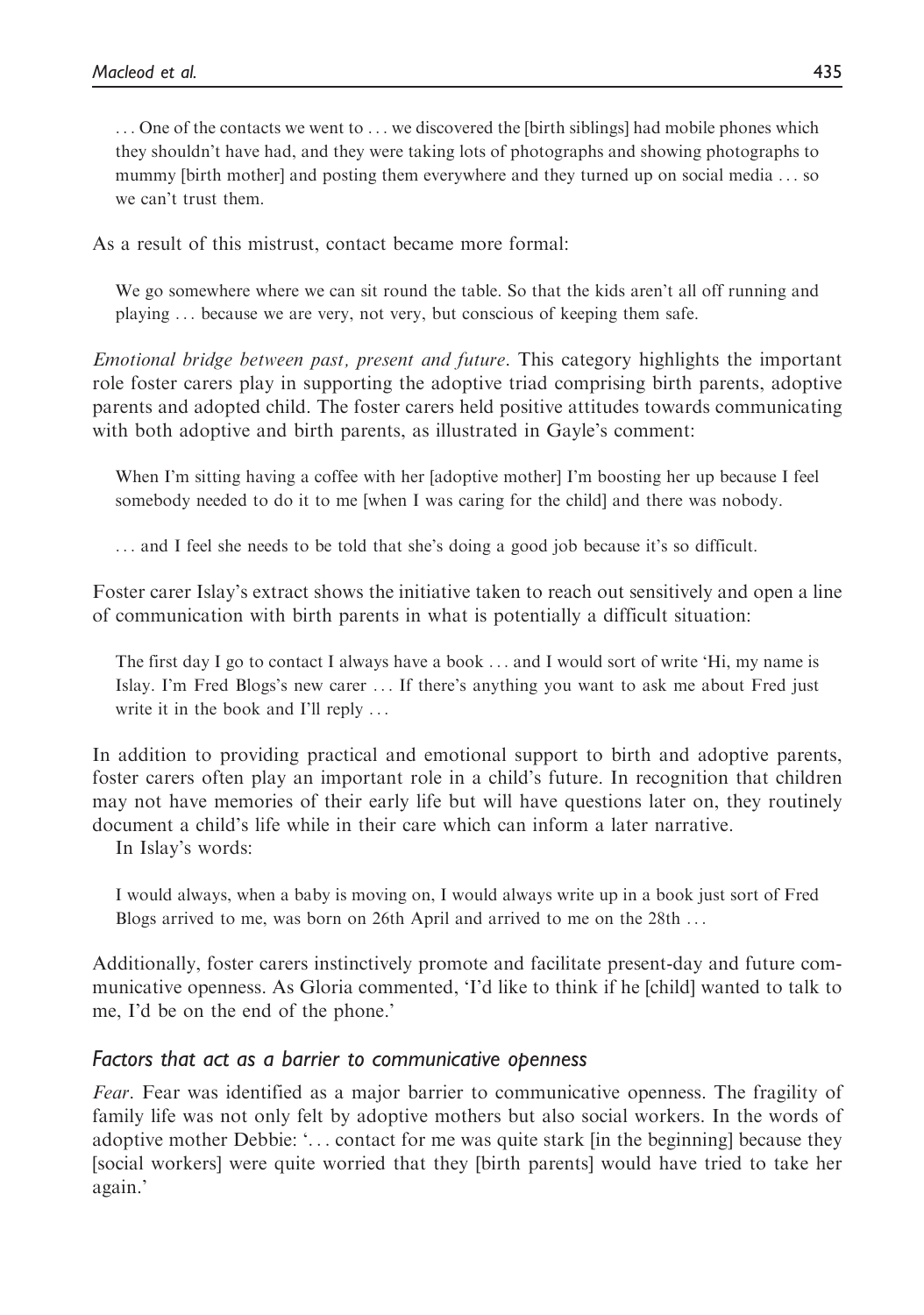Fear emerged as the driving force behind how adoptive parents and professionals ultimately engaged in contact arrangements, with secrecy, mistrust towards birth family and a preoccupation with safety. To quote Debbie again: 'It's agreed she'll [birth mum] be there 15 minutes before we arrive so she doesn't see us arrive and she doesn't see what we drive.'

Another mother, Emma, described the mindset surrounding birth family contact as akin to a 'spy movie'. Adoptive parents naturally act in ways to safeguard the perceived fragility of family life. 'I don't tell the birth mum too much about our daughter or our life' (Debbie).

One adoptive mother, Anna, described how she moved area following unplanned contact with the child's birth mother:

She walked past us on the street just outside Laura's nursery and I was really quite stressed ... you know, you know that that boundary would be crossed ... we wanted to move anyway but that was part of the issue ... we just felt we wanted to move somewhere more neutral.

Competition. This category illustrates the biological insecurities experienced by adoptive parents participating in this study. A perception of being in competition with birth family is not uncommon.

In the words of Debbie:

I suppose the worry is that when you start contact you start to think, 'Oh, maybe they'd [child] like to be with them [birth parents] ... or maybe when they see them, they'll be drawn to this person.'

Consequently, a resistance to holding birth family in mind outside of contact and communicating with the adopted child about adoption ensues.

As Cathy expressed it:

... like it's not something that we would regularly or routinely talk about. If the children bring it [birth family] up, then we go ahead, we get involved in the conversation, we answer the questions the best we can.

The need to control the controllable. This category consistently emerged throughout the study. Unplanned contact and living in close proximity to birth family were described as a source of stress: 'She was briefly living in the same area as us and that had been quite stressful ... that's not okay, that's too much' (Anna). A physical and emotional distance between adoptive parents and birth family were associated with a greater sense of control. Anna again: 'I guess knowing that she's [birth mother] [living] further away and her focus is elsewhere [new baby] is a relief in many ways.'

Especially interesting in this respect is the experience of Emma who had been an adoptive mother for 10 years. She illustrates that 'the need to control the controllable' can and does change:

You know would I have been comfortable [with birth siblings and contact] from day one? No. But it evolved ... it evolves because it's like any relationship ... and I imagine it will get to the point where, um there will be no need for me to go [to contact with my daughter].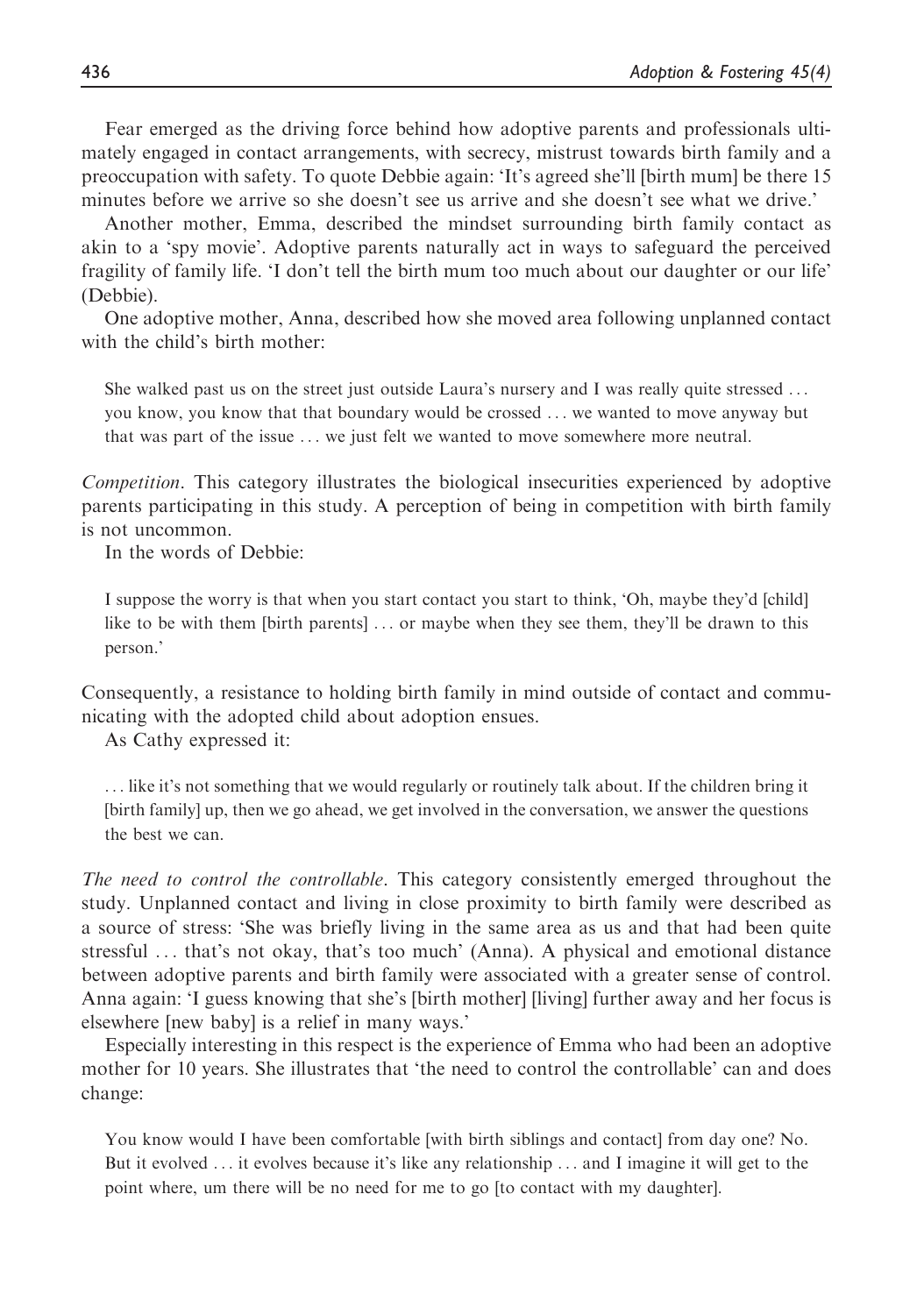The relationship is therefore complex and multi-layered with Emma realising that she has nothing to fear as she becomes more comfortable with the situation.

These juxtaposing views of communicative openness suggest two main findings. First, it is possible but takes time to evolve and requires purposeful effort. Second, the need for adoptive parents to maintain control and an intolerance of discomfort emerge as barriers to communicative openness.

Internal conflict. The final category encompasses the array of conflicting emotions faced by adoptive mothers. An extract from Debbie's interview illustrates an internal dialogue whereby she confronts and grapples with gratitude, disbelief and compassion, as well as mistrust towards birth parents:

You wouldn't have the child you have if it wasn't for this person having the child. And in the case of Amanda, this person had a chance to have a lovely child and other children and, and actually couldn't take that opportunity. So that's sad for them because I can see the girl that I have, so I feel for her, but I also understand that she would have had a very bad effect on my daughter.

Adoptive parents can empathise with birth relatives but remain guarded towards them. This can be exacerbated when, as in Cathy's case, birth family contact is experienced as nonnegotiable: '... but to almost force it upon us, to say well to adopt somebody, before this adoption goes ahead you have to commit to meeting four times a year ...'

The categorisation of the views expressed in the interviews and the identification of significant factors confirm the hypothesis that stimulated the study, namely that a perceived weak locus of internal control with regard to how 'family' is constructed acts as a barrier to communicative openness.

#### **Discussion**

This study has sought to show that communicative openness is not a psychologically driven concept. Rather, it reflects a policy, procedural and legislative shift away from 'closed' adoptions and provides a 'gold-standard' framework for understanding and managing interactions that are part of post-adoption contact. There is limited understanding of these mechanisms and interactional processes, but the results of this study suggest that the way that 'family' is constructed can either support or hinder communicative openness. It shows that for those whose construct of family is based on a nuclear model, adoption is considered second best; several of the mothers interviewed explicitly stated that they had only contemplated adoption after a prolonged period of infertility and that it had involved a protracted and intrusive assessment, whereby they had had to 'prove' their suitability and worthiness to parent – a process not experienced by biological parents.

Adoption, therefore, challenges the commonly held belief that family is defined by biological connectedness as this no longer dominates. Instead, adoptive parents must navigate an untravelled path to parenthood with a child who remains emotionally connected to another family. With a sense of difference emerging pre-adoption and a growing desire to parent, it is not surprising that adoptive parents act to safeguard their parental status and the perceived fragility of their family structure. Indeed, in keeping with previous findings (Neil, 2002; Selwyn, 2004; Smith and Logan, 2004), the discussion in the category 'internal conflict' highlighted that many believed that post-adoption birth family contact was non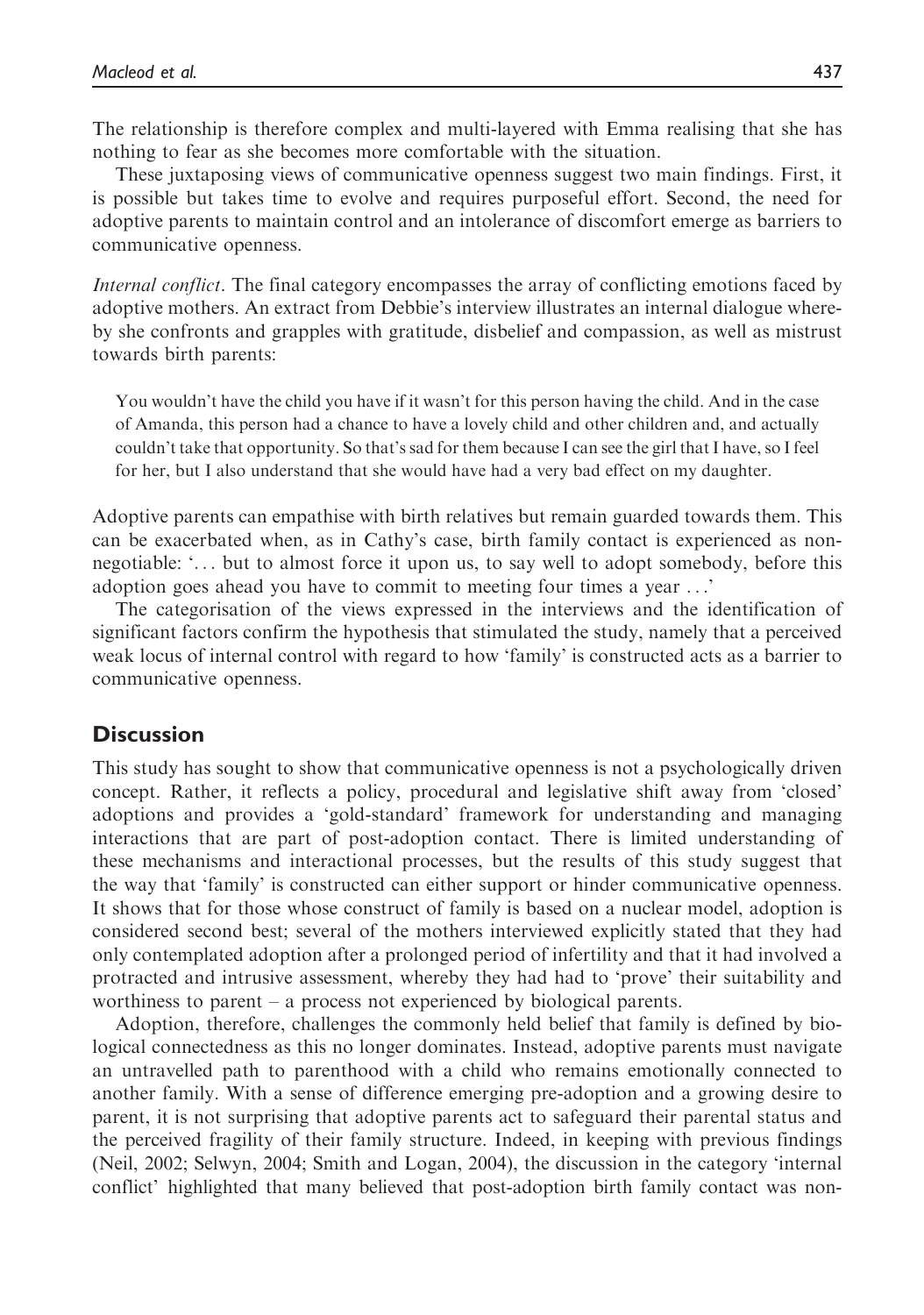negotiable. The perceived weak locus of internal control experienced by the mothers acts as a barrier to Neil's (2007) second (comfort with, and promotion of, a dual connection) and fourth (attitudes towards communication with the birth family) elements of communicative openness.

Although the adoptive parents can and do empathise with birth families (Neil's fifth element of communicative openness), the preoccupation with safety and perceived fragility of family life acts as a barrier to feeling comfortable with and promoting their child's birth family connections (Neil's second element of communicative openness). Contact is perceived as a 'potential threat' for two reasons: many mothers feared that the birth family could steal their child; and birth family involvements exacerbate the insecurities relating to the 'validity and legitimacy' of adoptive parents' sense of parental self. In the category of 'competition', this vulnerability was seen as particularly prominent in the early stages of post-adoption interactions when the reality of parenting and feeling of being a family are at odds. After adoption, the child remains connected to 'others', increasing anxiety and raising parents' fears of being rejected by their child. Consequently, the mothers described purposefully distancing themselves physically and emotionally from birth family, reinforcing the importance of Neil's second element – comfort with, and promotion, of dual connection  $-$  and the fact that it limits their engagement with the remaining four. Post-adoption professionals play an important role in these processes as they set the tone for the ways in which adopted parents interact, or rather do not interact, with birth family and so determine the opportunities for communicative openness.

In contrast to the above, the findings demonstrate that a more fluid and child-centred conceptualisation of family offers greater opportunities for communicative openness. The adoptive parent who was different from the other five did not hold a fixed or stereotypical definition of family. Rather, she viewed her child as the central unit irrespective of the family composition. Consequently, there is an openness to 'golden-threaded relationships' (Care Inquiry, 2013) whereby those who are identified as important to children can provide care and support with ease. Her view is probably explained by the fact that she did not explore adoption as a result of infertility but as an equal alternative to having a biological child. Hence, she did not experience a sense of difference, had a stronger locus of internal control, did not feel threatened by the birth family's biological ties to the child and did not act in ways to defend her parental sense of self. In summary, she was able to engage in all five key elements of communicative openness.

It is this commitment to child centrality that enables foster carers to empathise with and provide emotional and practical support to the child as well as to both the birth and adoptive parents. They hold an open definition of family whereby individual members (none of whom are necessarily genetically related) are acquired as well as lost. Because of this, a child's birth family history and adoptive future are held concurrently in mind. Communicative openness is a natural part of their caring role.

An important finding from this study is that the defining features of the nuclear family can be modified in certain situations and with specific others. Unlike adoptive mothers' interactions with birth parents, which were characterised by fear and biological insecurities, their relationships with foster carers were quite different; they intuitively and proactively engaged with them. Although foster carers do not 'fit' the traditional definition of the nuclear family, the absence of fear and other barriers allows adoptive parents to extend their definition of family to include foster carers, comparable to aunts and uncles. In contrast to their excluding attitudes to birth parents, adoptive parents more readily accepted the possibility that their child would grieve the loss of their foster carer. Because the rigid definition of a nuclear family was relaxed and interactional processes of fear, control and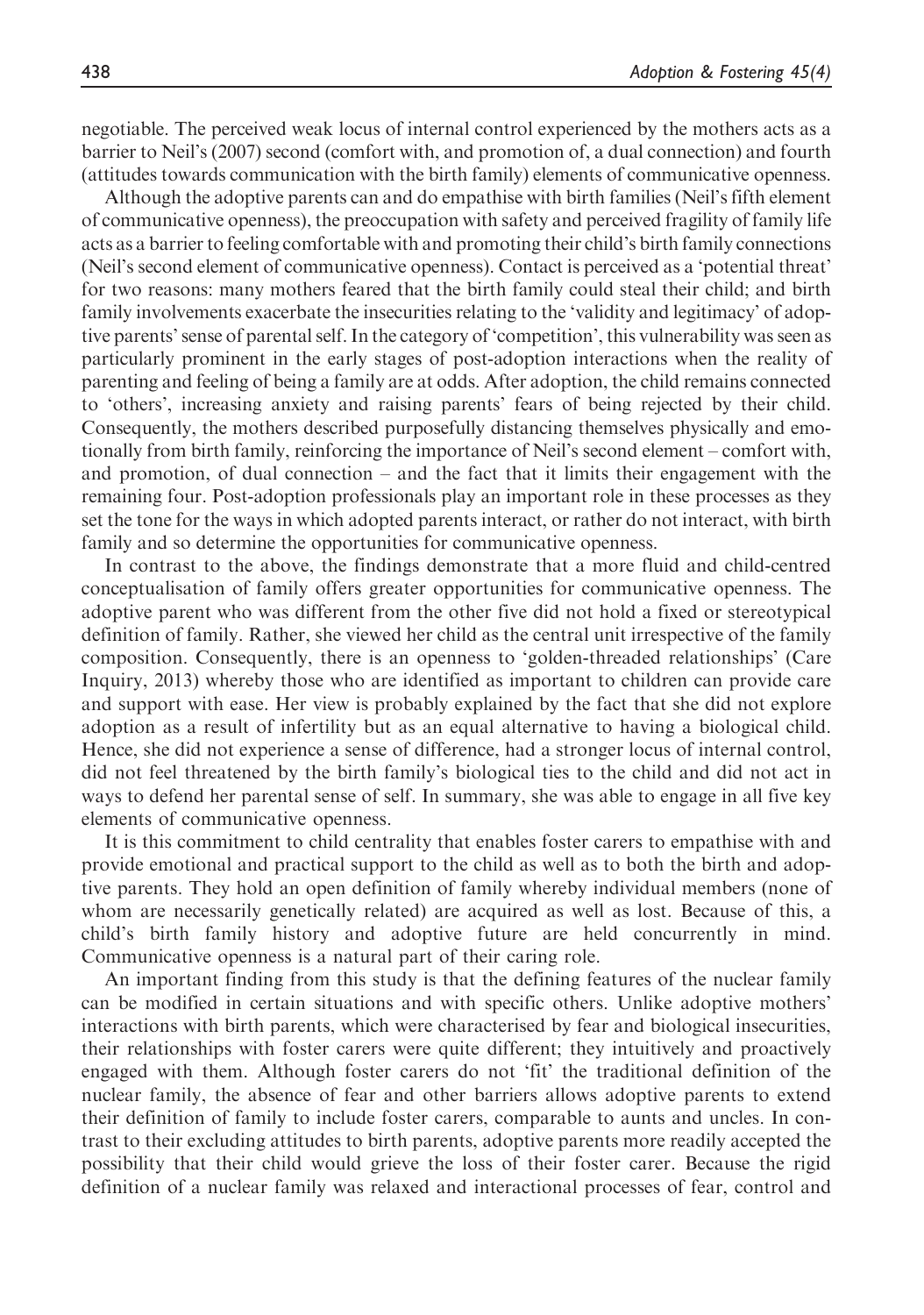competition were absent, all of the adoptive parents intuitively, and without professional guidance, were able to engage with foster carers in a manner that included all five of Neil's key elements of communicative openness.

The definition of family to include birth siblings is interesting in that it falls between the contrasting patterns found for birth parents and foster carers. Adoptive parents were generally open to the idea of their children forming meaningful connections with their birth siblings although, unlike the intuitive incorporation of foster carers, it took them longer to feel comfortable with this because brothers and sisters are perceived to be connected to birth parents; as a result, parents naturally moved cautiously.

In summary, the evidence from this study suggests that how family is constructed can both support and impede communicative openness. It is only one of several influences and its construction and application will differ between individuals and contexts. Nevertheless, its overarching role, as identified here, shows that many significant elements flow from it.

#### Limitations

As the study is small and qualitative, it has several limitations. Selection bias in the recruitment process is possible as it was social workers who first approached potential participants. The small size and homogeneity of the sample – all were white and heterosexual – also limit generalisation. Furthermore, the key concept of communicative openness is complex and likely to be influenced by many factors, not just the construction of family, and further research is needed to clarify this. Finally, the study was conducted in Northern Ireland, which is a relatively small country where unplanned birth family contact is more likely. This may influence adoptive parents' openness to birth family; religious affiliation is also an important part of self-identity and shapes the meaning of family.

#### Future research and implications for practice

The current findings evidence that the gold standard framework of communicative openness between adoptive and birth parents does not function optimally. Future research may seek to improve this situation by constructing relational specific concepts of communicative openness. In addition, the concept needs testing in more geographical locations and with a wider range of adoptive parents. Future research would also benefit from considering how social workers mediate the communication process.

This study also provides tentative evidence that the emotional relationships formed and experienced by foster carers facilitate communicative openness. If future research replicates the important role that foster carers play in the lives of looked after children, due consideration should be given to increasing their involvement in post-adoption contact arrangements and care planning and including the relationship between communicative openness and varying constructions of family in pre-adoption training.

## Conclusion

The findings of this study suggest that, for some parents, adoption challenges the socially constructed conceptualisation of family. Those who operationalise a fluid, child-centred idea of family are willing to construct family as different and can accept the ebb and flow of family membership intuitively and view communicative openness as a natural part of caring for children. This is 'the village raising the child' in action. However, for those who hold a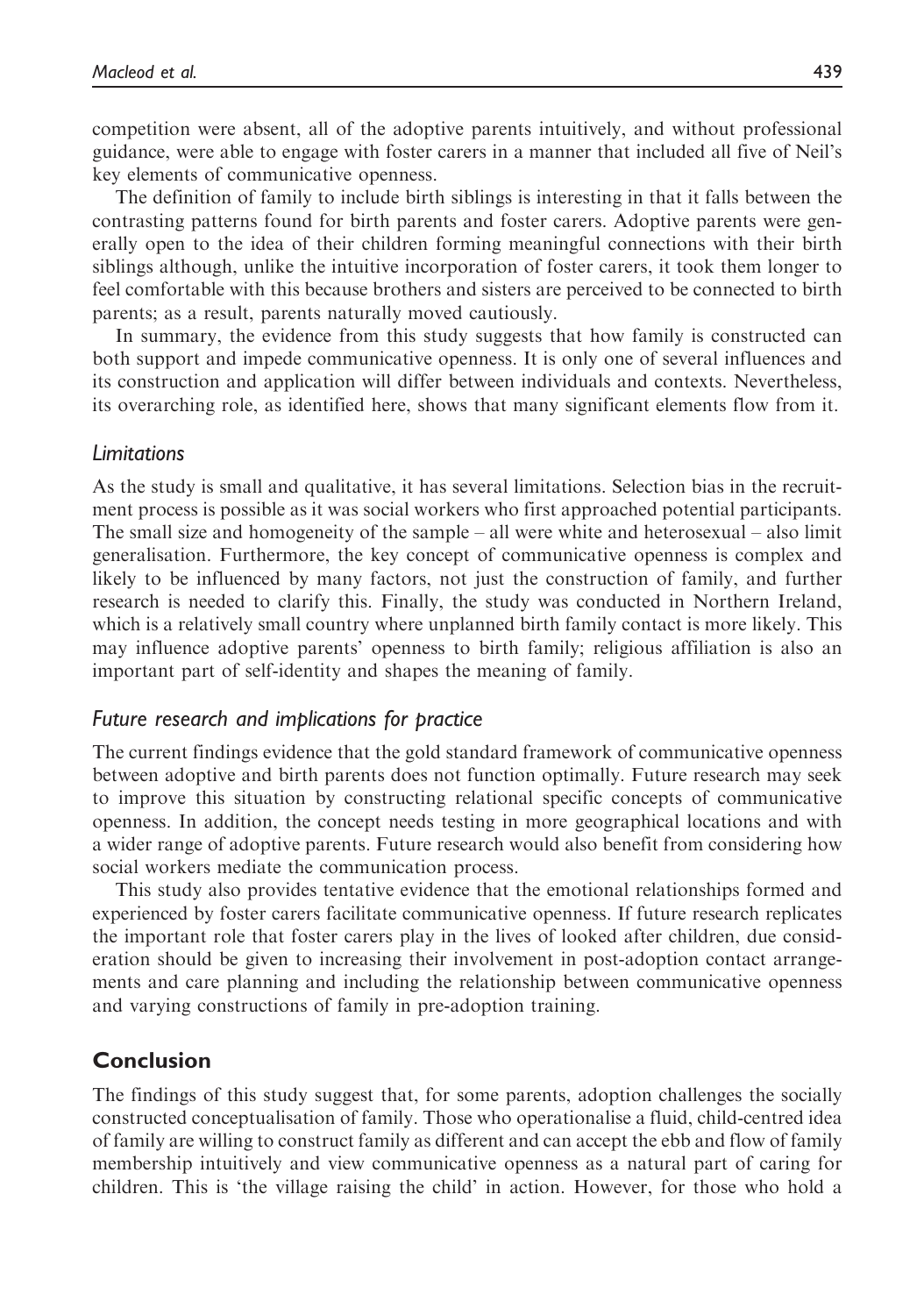more traditional nuclear construction of family, feelings can include fear, a sense of biological related competition and the need to control the controllable. Engaging in Neil's second element of communicative openness (comfort with, and promotion of, a dual connection) proves difficult and limits engagement with the remaining four auspicious factors: communication with adopted child about adoption; empathy for the adopted child; attitude towards communication with the birth family; and empathy for the birth family. Communicative openness, like the construction of family, is not an absolute. It is person and context sensitive. It is hoped that these findings will generate new thinking and flexible perceptions of 'family' and in doing so create more opportunities for communicative openness in adoption and beyond.

#### Acknowledgements

We would like to thank the Post-Adoption and Fostering Teams with whom we have had the pleasure of working and, specifically, the social workers who supported participant recruitment, and the adoptive mothers and foster carers who were so willing to share their thoughts, feelings and experiences.

#### Declaration of conflicting interests

The author(s) declared no potential conflicts of interest with respect to the research, authorship, and/ or publication of this article.

## Funding

The author(s) received no financial support for the research, authorship, and/or publication of this article.

#### References

Baran A and Pannor R (1993) Perspectives on open adoption. The Future of Children 3(1): 119–124. Berge JM, Mendenhall TJ, Grotevant HD and McRoy R (2006) Adolescents' feelings about openness

- in adoption: Implications for adoption agencies. Child Welfare 85(6): 1011–1039. Brodzinsky DM (2005) Reconceptualizing openness in adoption: Implications for theory, research and practice. In: Brodzinsky DM and Palacios J (eds) Psychological Issues in Adoption: Research and practice. Westport, CT: Praeger, pp. 145–166.
- Chapman C, Dorner P, Silber K and Winterberg T (1986) Meeting the needs of the adoption triangle through open adoption: The birthmother. Child and Adolescent Social Work Journal 3(4): 203–213.
- Charmaz K (2006) Constructing Grounded Theory: A practical guide through qualitative analysis. London/Thousand Oaks, CA: Sage Publications.
- Grotevant HD (2009) Emotional distance regulation over the life course in adoptive kinship networks. In: Wrobel GM and Neil E (eds) Advances in Adoption Research for Practice. Chichester: Wiley-Blackwell, pp. 295–317.
- Hawkins A, Beckett C, Rutter M, et al. (2007) Communicative openness about adoption and interest in a sample of domestic and intercountry adolescent adoptees. Adoption Quarterly 10(3–4): 131–156.
- IRISS (Institute for Research and Innovation in Social Services) (2015) Supporting Positive Relationships for Children and Young People who have Experience of Care. Glasgow: IRISS.
- Lowe N, Murch M, Borkowski M, et al. (1999) Supporting Adoption: Reframing the approach. London: BAAF.
- MacDonald M (2017a) Connecting of Disconnecting? Adoptive parents' experiences of post-adoption contact and their support needs. Belfast: Health and Social Care Board.
- MacDonald M (2017b) 'A picture of who we are as a family': Conceptualizing post-adoption contact as practices of family display. Child & Family Social Work 22: 34–43.